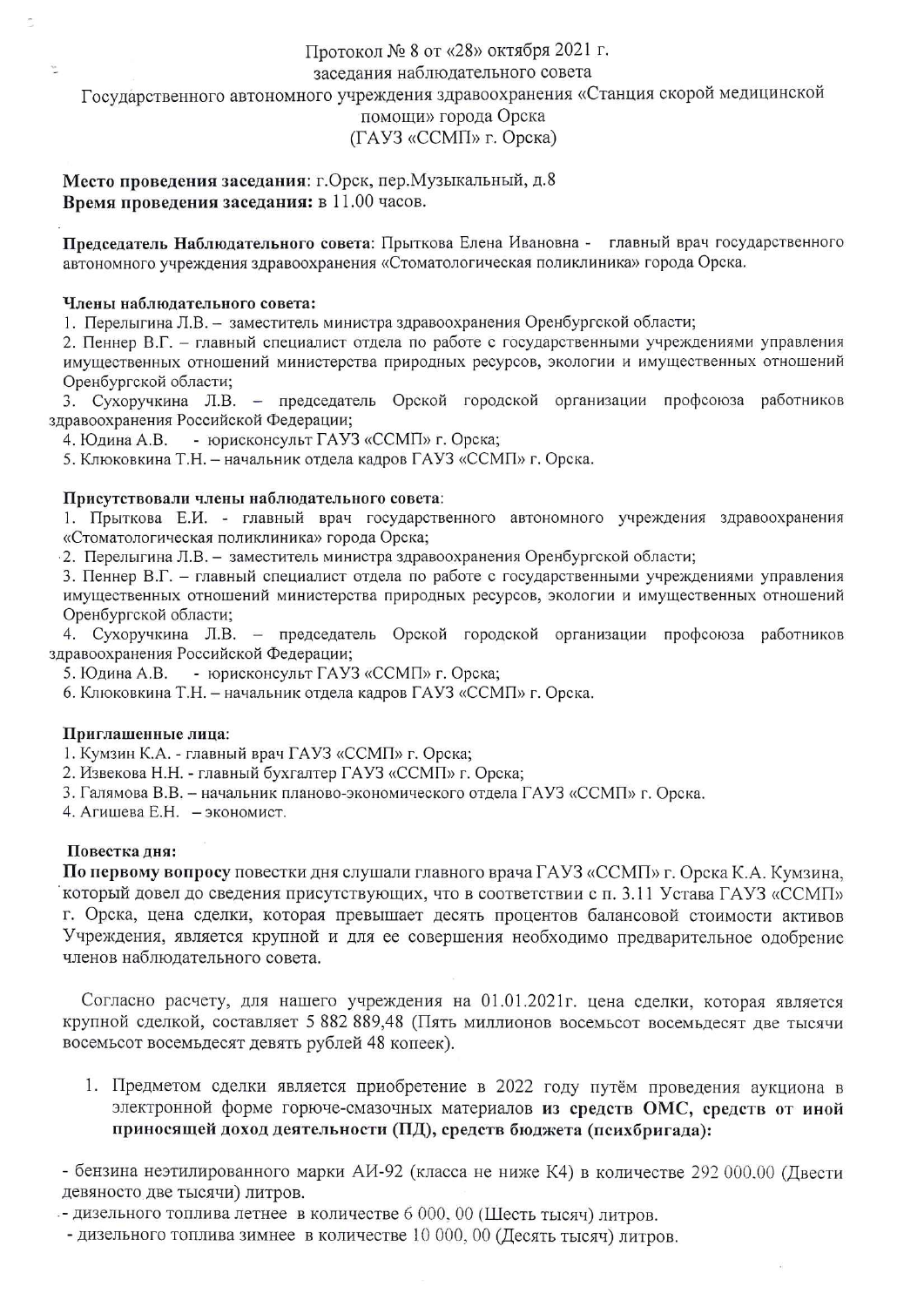В том числе, из средств:

Ý., ОМС - 14 737 280,00 (Четырнадцать миллионов семьсот тридцать семь тысяч двести восемьдесят рублей 00 копеек);

- от иной приносящей доход деятельности (ПД) и средств бюджета (психбригада) - 594 000,00 (Пятьсот девяносто четыре тысячи рублей).

Предложил членам Наблюдательного совета вынести решение об одобрении совершения крупной сделки.

Вопрос выносится на голосование: Голосовали: по первому вопросу повестки дня - «ЗА» единогласно.

arown

# ПРИНЯТЫЕ РЕШЕНИЯ:

1. Утвердить крупную сделку на приобретение в 2022 году путем проведения аукциона в электронной форме горюче-смазочных материалов.

Председатель Наблюдательного совета

Секретарь

 $\bar{\mathcal{R}}$ 

Члены Наблюдательного совета:

- 1. Перелыгина Л.В.
- 2. Пеннер В.Г.
- 3. Юдина А.В.
- 4. Сухоручкина Л.В.

Е.И. Прыткова

Т.Н. Клюковкина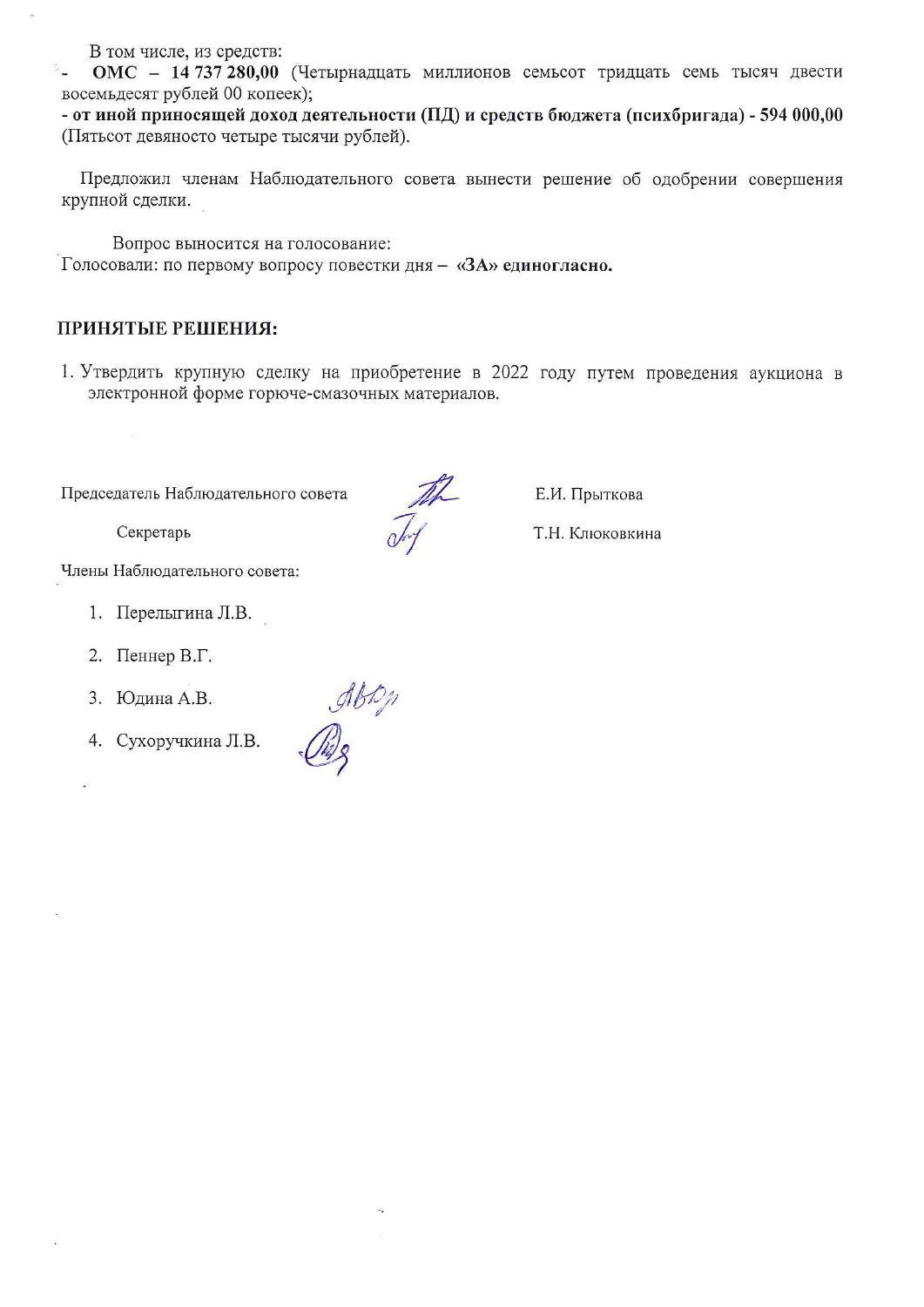#### **БЮЛЛЕТЕНЬ**

голосования по вопросам повестки дня наблюдательного совета ГАУЗ «ССМП» г. Орска путем заочного голосования

28.10.2021<sub>F</sub>.

# Повестка дня:

1. Утверждение крупной сделки на приобретение в 2022 году путем горюче-смазочных электронной форме проведения аукциона  $\overline{B}$ материалов.

Чтобы проголосовать, поставьте какой-либо знак (Х, Ү или другой) в квадрате напротив Вашего ответа, а также личную подпись в конце бюллетеня. При отсутствии каких-либо знаков или при наличии знаков более чеме в одном квадрате член наблюдательного совета АУ считается не проголосовавшим; при отсутствии в бюллетене личной подписи бюллетень считается недействительным, а член наблюдательного совета АУ считается не принявшим участие в заочном голосовании наблюдательного совета АУ.

крупную сделку на приобретение в 2022 году путем 2. Утвердить электронной проведения аукциона форме горюче-смазочных  $\bf{B}$ материалов.

3a Против Воздержался Л.В.Перелыгина

Принявшими участие в заседании наблюдательного совета АУ, проводимого путем заочного голосования, считаются члены наблюдательного совета АУ, бюллетени которых представлены лично или посредством организации связи по адресу: